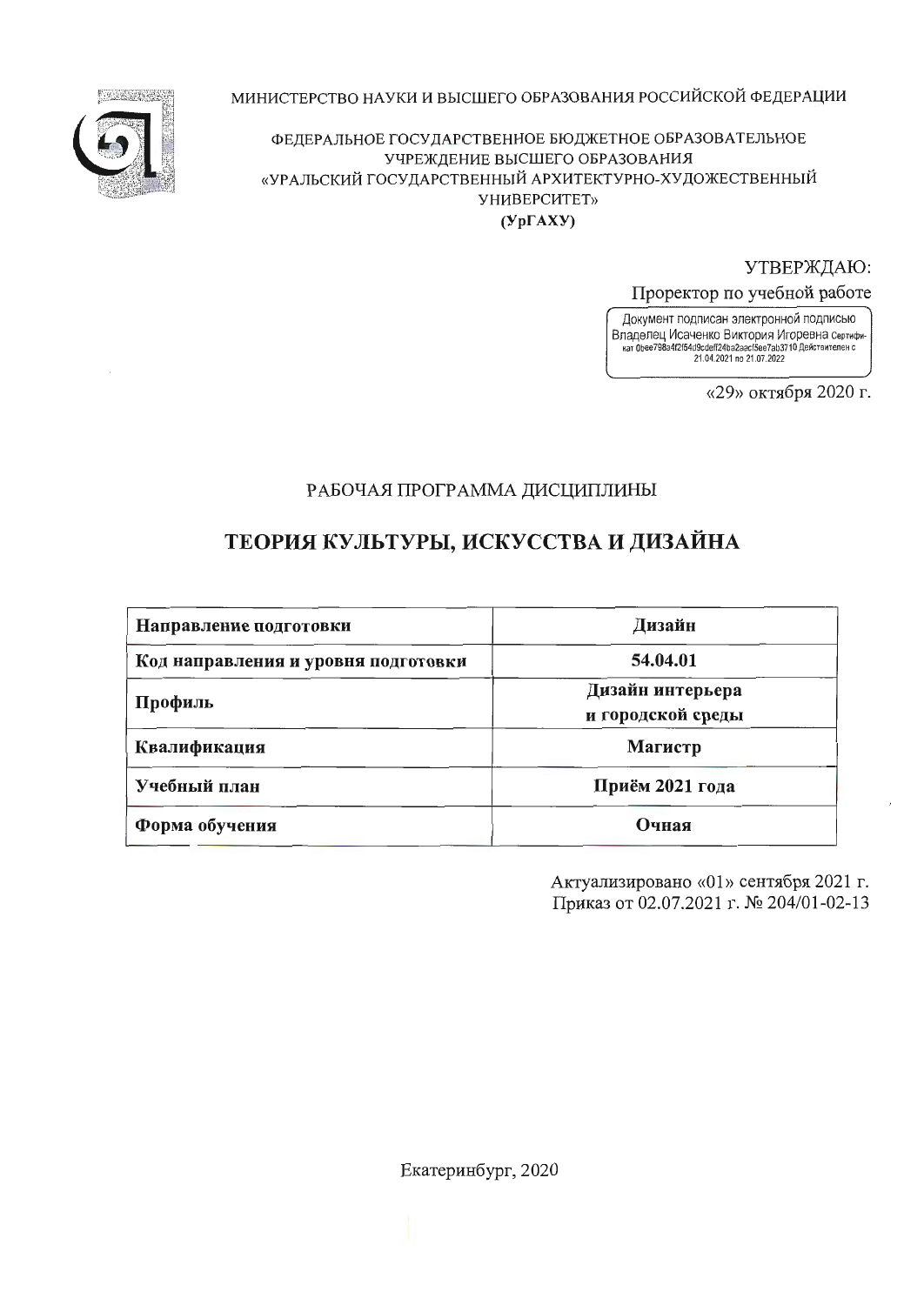#### 1. ОБЩАЯ ХАРАКТЕРИСТИКА ДИСЦИПЛИНЫ ТЕОРИЯ КУЛЬТУРЫ, ИСКУССТВА И ДИЗАЙНА

#### $1.1$ Место дисциплины в структуре образовательной программы, связи с другими дисциплинами:

Дисциплина ТЕОРИЯ КУЛЬТУРЫ, ИСКУССТВА И ДИЗАЙНА входит в обязательную часть образовательной программы. Данная дисциплина базируется на знаниях, умениях и навыках, сформированных предшествующим уровнем образования, полученным в ходе изучения дисциплин бакалавриата: «Философия», «Культурология», «История изобразительных искусств», «История дизайна», «Теория и методология дизайн-проектирования».

Полученные знания и навыки применяются при освоении дисциплины «Дизайнпроектирование», «Методы научно-проектных исследований», в процессе прохождения учебной практики «Научно-исследовательская работа», а также во время производственной преддипломной практики, подготовки ВКР.

#### $1.2$ Краткий план построения процесса изучения дисциплины:

Процесс изучения дисциплины включает интерактивные лекции, практические занятия, самостоятельную работу. Основные формы интерактивного обучения: групповое обсуждение мультимедийных источников - слайдов, видеоматериалов, текстов авторитетов в области искусства, культуры и дизайна, результатов исследований тем, проведение семинаров. В ходе изучения дисциплины студенты конспектируют лекции и выполняют самостоятельную работу.

Форма заключительного контроля при промежуточной аттестации - экзамен. Для проведения текущей и промежуточной аттестации по дисциплине создан фонд оценочных средств.

Оценка по дисциплине носит интегрированный характер, учитывающий результаты оценивания участия студентов в аудиторных занятиях, качества и своевременности выполнения исследования, аудиторных заданий и сдачи экзамена.

#### $1.3$ Планируемые результаты обучения по дисциплине

Процесс изучения дисциплины направлен на формирование элементов следующих компетенций в соответствии с ФГОС ВО и ОПОП ВО по направлению подготовки 54.04.01 Дизайн:

Таблина 1

| Категории<br>компетенций               | Индекс и наименование<br>компетенций                                                                                                                                                                                                                                                                                                                                                | Индикаторы достижения<br>компетенций                                                                                                                                                                                                                                                                                     |
|----------------------------------------|-------------------------------------------------------------------------------------------------------------------------------------------------------------------------------------------------------------------------------------------------------------------------------------------------------------------------------------------------------------------------------------|--------------------------------------------------------------------------------------------------------------------------------------------------------------------------------------------------------------------------------------------------------------------------------------------------------------------------|
| История и теория искусств<br>и дизайна | $O$ $TK-1$<br>Способен применять знания в<br>области истории и теории ис-<br>кусств, истории и теории дизай-<br>на в профессиональной деятель-<br>ности; рассматривать произведе-<br>ния искусства и дизайна в широ-<br>ком культурно-историческом<br>контексте в тесной связи с рели-<br>гиозными, философскими и эс-<br>тетическими идеями конкретно-<br>го исторического периода | $O$ $TK-1.1$ .<br>знает исторические и современные<br>течения, направления и стили в ис-<br>кусстве и дизайне<br>$O$ $TK-1.2$ .<br>знает современные тенденции разви-<br>тия искусства и дизайна<br>$OIIK-1.3$<br>умеет применять в профессиональ-<br>ной деятельности знания по истории<br>и теории искусства и дизайна |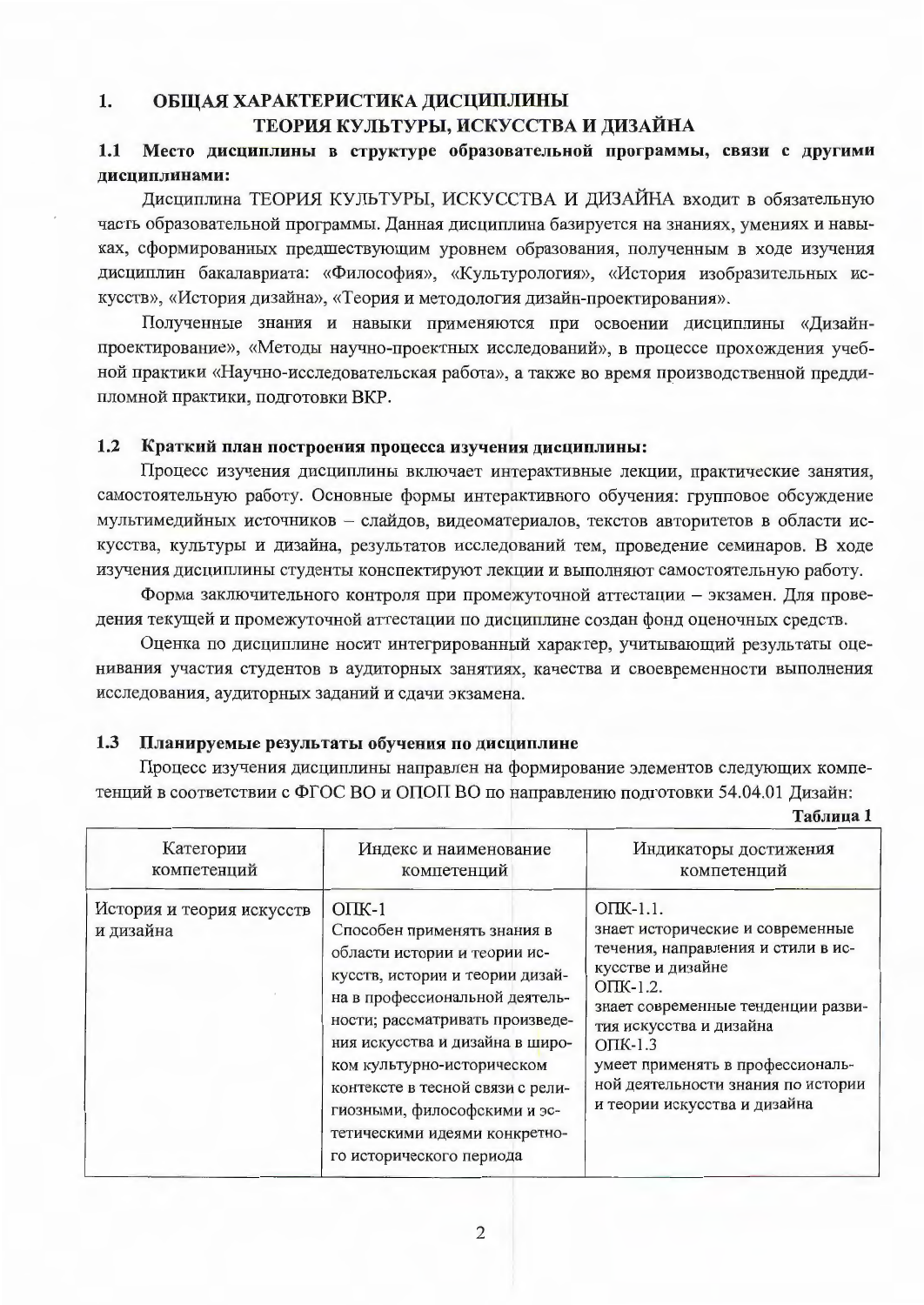Планируемый результат изучения дисциплины в составе названных компетенций:

Формирование у обучающихся знания проблем классического и современного искусства и дизайна, понимания их в широком историко-культурном контексте, включая религиозные, философские и аспекты, а также в связи с методологиями их решения в проектной деятельности. Понимание современных течений и тенденций в искусстве и дизайне, включая теории и опыт классиков и современных мастеров искусства, дизайна.

В результате изучения дисциплины обучающийся должен:

Знать и понимать: историю и методологию искусства и дизайна прошлого и современности в России и мире; сущность культурно-исторических и технологических изменений, их влияние на общество; взаимосвязь трёх культур - научной, гуманитарной, проектной, их взаимосвязь и влияние на общество.

### Уметь:

а) применять знание и понимание влияния исторических, культурных, художественных и технологических факторов на творческо-проектную деятельность;

б) анализировать процессы развития искусств и дизайна, понимать их смысл и последствия, способы использования средств и методов искусства и дизайна в проектировании;

в) использовать полученные знания в предпроектных исследованиях и творческой практике.

Демонстрировать навыки, полученные знания и умения в профессиональной деятельности дизайнера.

Таблица 2

### 1.4 Объем дисциплины

|                                        |       | По семестрам |                |   |   |  |  |  |
|----------------------------------------|-------|--------------|----------------|---|---|--|--|--|
| Трудоёмкость дисциплины                | Всего | 1            | $\overline{2}$ | 3 | 4 |  |  |  |
| Зачетных единиц (з.е.)                 | 3     | 3            |                |   |   |  |  |  |
| Часов (час)                            | 108   | 108          |                |   |   |  |  |  |
| Контактная работа (минимальный объем): |       |              |                |   |   |  |  |  |
| По видам учебных занятий:              |       |              |                |   |   |  |  |  |
| Аудиторные занятия всего, в т.ч.       | 36    | 36           |                |   |   |  |  |  |
| Лекции (Л)                             | 30    | 30           |                |   |   |  |  |  |
| Практические занятия (ПЗ)              |       |              |                |   |   |  |  |  |
| Семинары (C)                           | 6     | 6            |                |   |   |  |  |  |
| Другие виды занятий (Др)               |       |              |                |   |   |  |  |  |
| Консультации (10% от Л, ПЗ, С, Др)     |       |              |                |   |   |  |  |  |
| Самостоятельная работа всего, в т.ч.   | 72    | 72           |                |   |   |  |  |  |
| Курсовой проект (КП)                   |       |              |                |   |   |  |  |  |
| Курсовая работа (KP)                   |       |              |                |   |   |  |  |  |
| Расчетно-графическая работа (РГР)      |       |              |                |   |   |  |  |  |
| Графическая работа (ГР)                |       |              |                |   |   |  |  |  |
| Расчетная работа (РР)                  |       |              |                |   |   |  |  |  |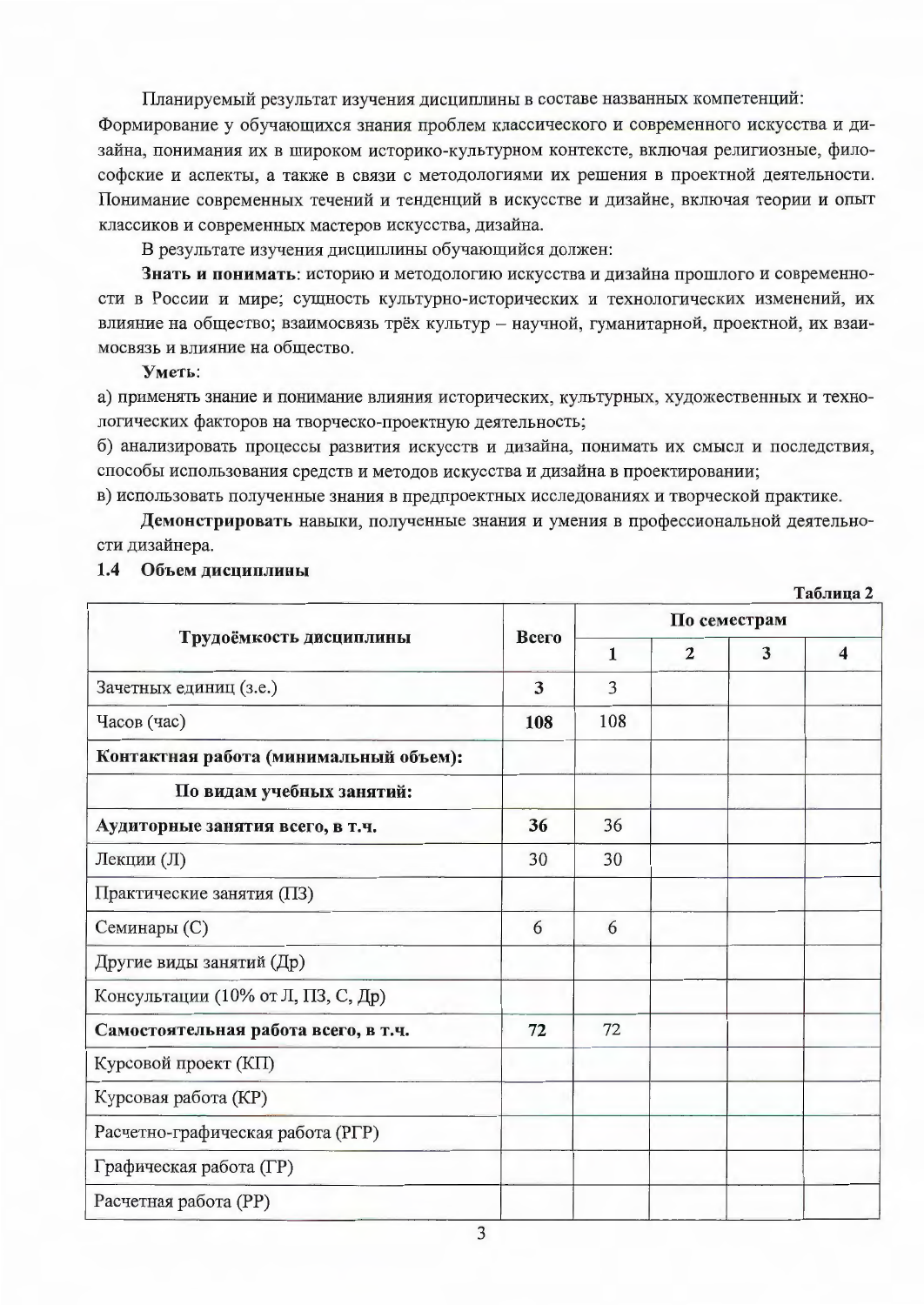|                                                                                     |       | По семестрам |              |   |  |  |  |  |
|-------------------------------------------------------------------------------------|-------|--------------|--------------|---|--|--|--|--|
| Трудоёмкость дисциплины                                                             | Всего |              | $\mathbf{2}$ | 3 |  |  |  |  |
| Исследование по избранной теме (И)                                                  | 32    | 32           |              |   |  |  |  |  |
| Практическая внеаудиторная (домашняя) работа<br>$($ $\Pi$ BP, $\overline{AP}$ $)$   |       |              |              |   |  |  |  |  |
| Творческая работа (эссе, клаузура)                                                  |       |              |              |   |  |  |  |  |
| Подготовка к контрольной работе                                                     | 4     | 4            |              |   |  |  |  |  |
| Подготовка к экзамену, зачету                                                       | 36    | 36           |              |   |  |  |  |  |
| Другие виды самостоятельных занятий (подго-<br>товка к занятиям)                    |       |              |              |   |  |  |  |  |
| Форма промежуточной аттестации по дисципли-<br>не (зачет, зачет с оценкой, экзамен) |       | Экз          |              |   |  |  |  |  |

#### СОДЕРЖАНИЕ ДИСЦИПЛИНЫ  $2.$

|                           | Таблица 3                                                                                                         |
|---------------------------|-------------------------------------------------------------------------------------------------------------------|
| Код<br>раздела, те-<br>мы | Раздел, тема, содержание дисциплины                                                                               |
| Раздел 1                  | Цивилизация Дизайна и три культуры                                                                                |
| Тема 1.1                  | Современные концепции канон-культуры и проектной культуры.                                                        |
| Тема 1.2                  | Место изобразительных и выразительных искусств в культуре и обществе.                                             |
| Тема 1.3                  | Дизайн - философия жизни и поэтика. Соттсасс, Беллини и другие.                                                   |
| Тема 1.4                  | Развитие стилей и направлений в исторической эволюции дизайна, их связь с<br>общественными процессами.            |
| Раздел 2                  | Искусство и дизайн как текст. Проблемы значимости и интерпретации                                                 |
| Тема 2.1                  | Семантика цвета, формы в искусстве и дизайне прошлого и современности.                                            |
| Тема 2.2                  | Использование исторических традиций в современном творчестве.                                                     |
| Тема 2.3                  | Дизайн, общество и культурная типология. Культурная типология как проект-<br>ный фактор.                          |
| Тема 2.4                  | Художественное проектирование. Утилитарное и художественное в искусстве и<br>дизайне, функции и ценности.         |
| Раздел 3                  | Искусства и дизайн. Проблемы исторического изучения и современных<br>средств                                      |
| Тема 3.1                  | Плоскость, объём, пространство как проектные средства. Эволюция средств ис-<br>кусства в прошлом и современности. |
| Тема 3.2                  | Цвет и форма в искусстве и дизайне - конфликт и взаимовлияние.                                                    |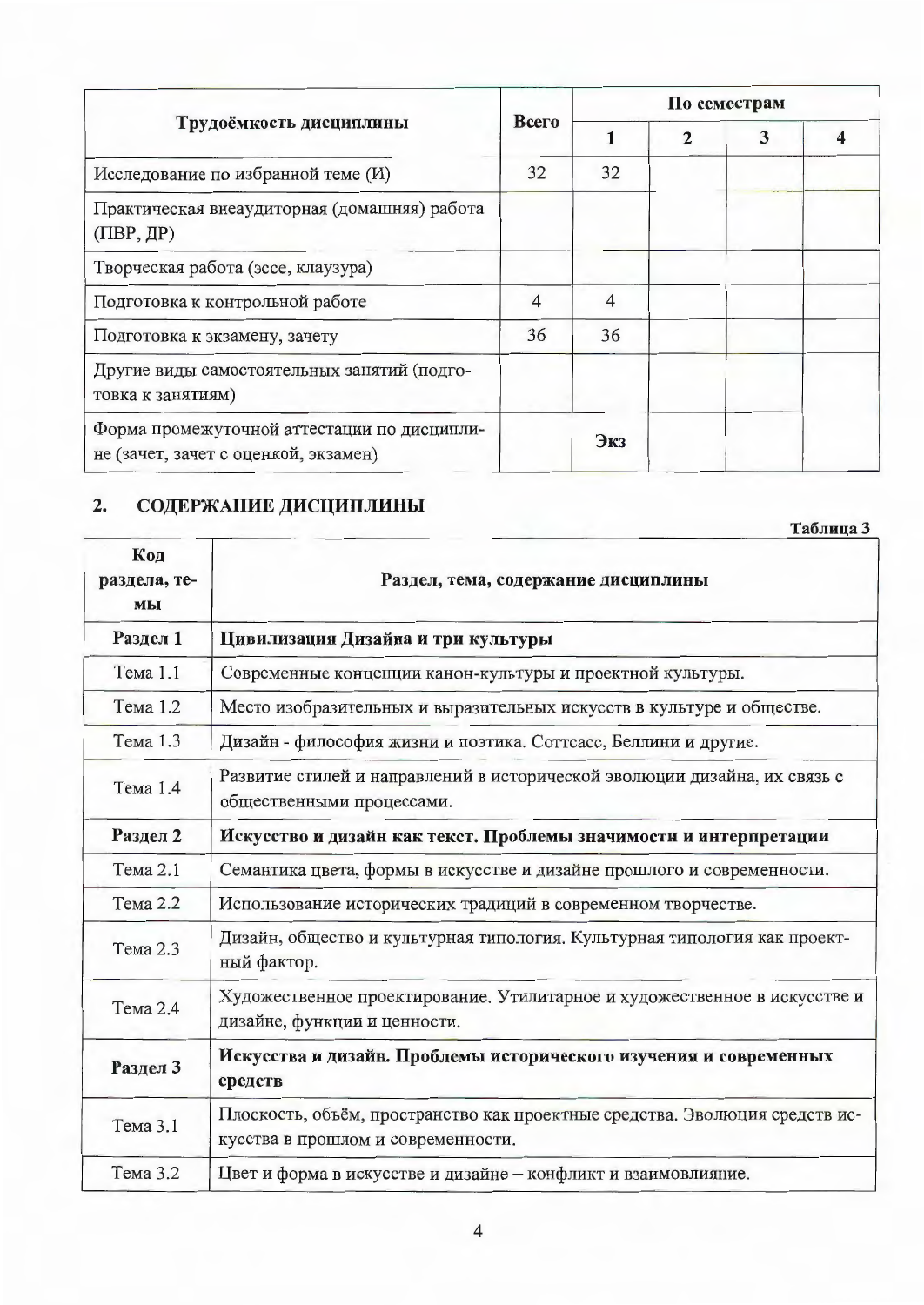| Код<br>раздела, те-<br>мы | Раздел, тема, содержание дисциплины                                 |
|---------------------------|---------------------------------------------------------------------|
| Тема 3.3                  | Эволюция понятия проектирования у новейших студий и школ дизайна.   |
| Tema 3.4                  | Искусство и арт-дизайн.                                             |
| Раздел 4                  | Проект, творческое мышление. Творческие и поисковые методы          |
| Тема 4.1                  | Потребительское общество, социальные модели и отечественный дизайн. |
| Тема 4.2                  | Понятие проектного мышления: виды и методы.                         |
| Тема 4.3                  | Стили и направления современного искусства и дизайна.               |
| $T$ ема 4.4               | Время и пространство в искусствах и дизайне.                        |

#### РАСПРЕДЕЛЕНИЕ УЧЕБНОГО ВРЕМЕНИ  $3.$

#### $3.1.$ Распределение аудиторных занятий и самостоятельной работы по разделам дисциплины

|              |                 |                                                                                                                       |                              |                |                                     |                                                       |                              | Таблица 4                                              |
|--------------|-----------------|-----------------------------------------------------------------------------------------------------------------------|------------------------------|----------------|-------------------------------------|-------------------------------------------------------|------------------------------|--------------------------------------------------------|
|              |                 |                                                                                                                       | Аудиторные<br>занятия (час.) |                |                                     | Оценочные                                             |                              |                                                        |
| Семестр      | Неделя семестра | Раздел<br>дисциплины,<br>тема                                                                                         | <b>BCETO</b>                 | Лек-<br>ции    | Практ.<br>занятия,<br>семина-<br>ры | <b>В Т.Ч. В</b><br>форме<br>практ.<br>подго-<br>товки | Самост.<br>работа,<br>(час.) | средства те-<br>кущего кон-<br>троля успе-<br>ваемости |
|              |                 | Раздел 1. Цивилизация Дизайна и три культуры                                                                          |                              |                |                                     |                                                       |                              |                                                        |
| 1            | $\mathbf{1}$    | Современные концепции<br>канон-культуры и проект-<br>ной культуры.                                                    | 4                            | $\overline{2}$ |                                     |                                                       | $\overline{2}$               | собеседова-<br>ние, конспект<br>лекций                 |
| $\mathbf{1}$ | $\overline{2}$  | Место изобразительных и<br>выразительных искусств в<br>культуре и обществе.                                           | $\overline{\mathbf{4}}$      | $\overline{2}$ |                                     |                                                       | $\overline{2}$               | собеседова-<br>ние, конспект<br>лекций                 |
| 1            | 3               | Дизайн - философия жизни<br>и поэтика. Соттсасс, Бел-<br>лини и другие.                                               | $\overline{\mathbf{4}}$      | $\overline{2}$ |                                     |                                                       | $\overline{2}$               | собеседова-<br>ние, конспект<br>лекций                 |
| 1            | $\overline{4}$  | Развитие стилей и направ-<br>лений в исторической эво-<br>люции дизайна, их связь с<br>общественными процесса-<br>ми. | $\overline{\mathbf{4}}$      | $\overline{2}$ |                                     |                                                       | $\overline{2}$               | Контрольный<br>опрос                                   |
|              |                 | Раздел 2. Искусство и дизайн как текст. Проблемы значимости и интерпретации                                           |                              |                |                                     |                                                       |                              |                                                        |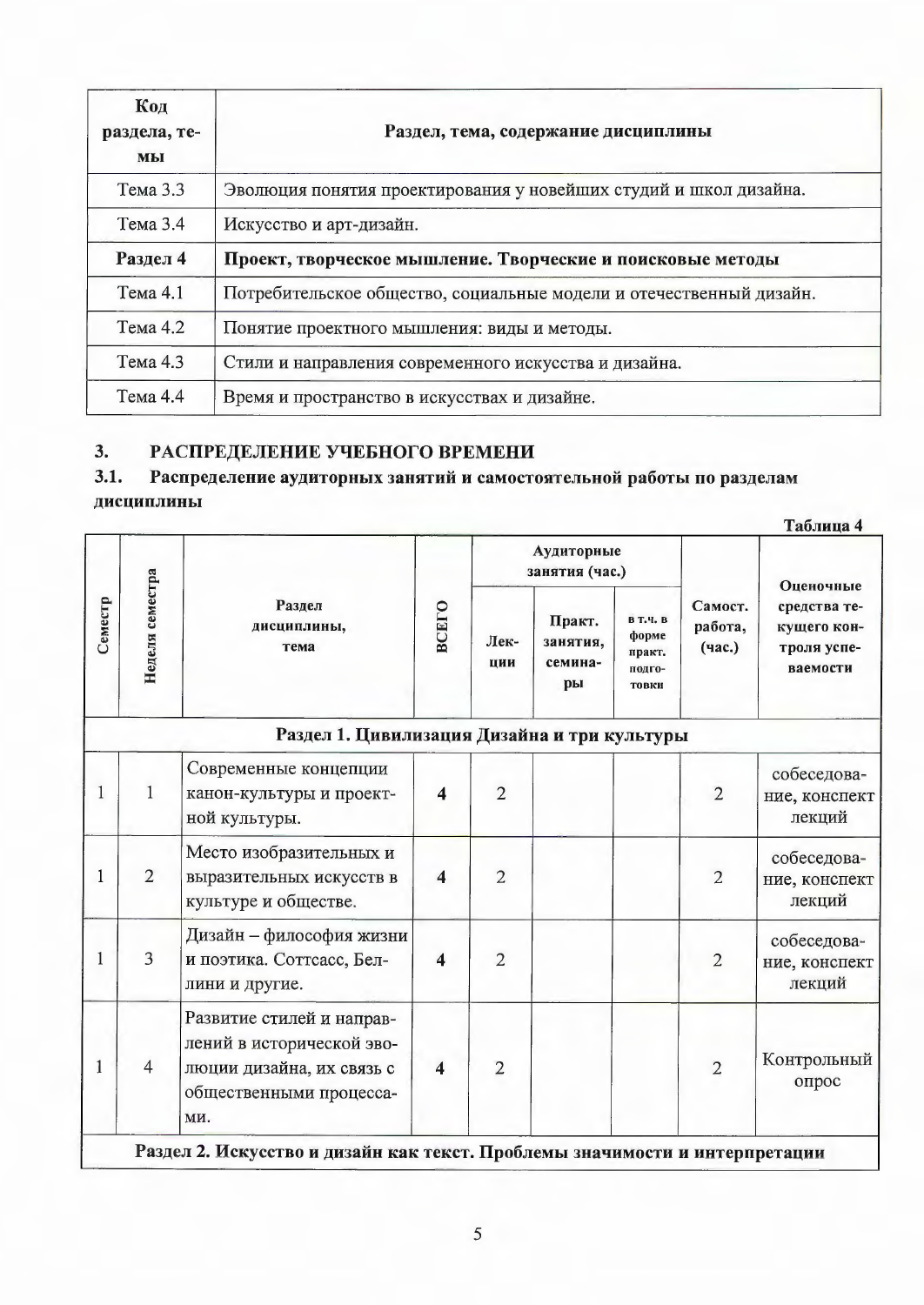|         |                                                  |                                                                                                                           |                         |                                     | Аудиторные<br>занятия (час.)                          |                              |                                                                     |                                                          |
|---------|--------------------------------------------------|---------------------------------------------------------------------------------------------------------------------------|-------------------------|-------------------------------------|-------------------------------------------------------|------------------------------|---------------------------------------------------------------------|----------------------------------------------------------|
| Семестр | Неделя семестра<br>Раздел<br>дисциплины,<br>тема | <b>BCEFO</b>                                                                                                              | Лек-<br>ции             | Практ.<br>занятия,<br>семина-<br>pы | <b>В Т.Ч. В</b><br>форме<br>практ.<br>подго-<br>товки | Самост.<br>работа,<br>(час.) | Оценочные<br>средства те-<br>кущего кон-<br>троля успе-<br>ваемости |                                                          |
| 1       | 5                                                | Семантика цвета, формы в<br>искусстве и дизайне про-<br>шлого и современности.                                            | $\overline{\mathbf{4}}$ | $\overline{2}$                      |                                                       |                              | $\overline{2}$                                                      | собеседова-<br>ние, конспект<br>лекций                   |
| 1       | 6                                                | Использование историче-<br>ских традиций в современ-<br>ном творчестве.                                                   | $\overline{\mathbf{4}}$ | $\overline{2}$                      |                                                       |                              | $\overline{2}$                                                      | собеседова-<br>ние, конспект<br>лекций                   |
| 1       | $\overline{7}$                                   | Дизайн, общество и куль-<br>турная типология. Куль-<br>турная типология как про-<br>ектный фактор.                        | $\overline{\mathbf{4}}$ | $\overline{2}$                      |                                                       |                              | $\overline{2}$                                                      | собеседова-<br>ние, обсуж-<br>дение хода<br>исследования |
| 1       | $8-9$                                            | Художественное проекти-<br>рование. Утилитарные<br>функции и поэтика в ис-<br>кусстве и дизайне. Функ-<br>ции и ценности. | 8                       | $\overline{2}$                      | $\overline{2}$                                        |                              | 4                                                                   | собеседова-<br>ние<br>Письменный<br>опрос (тест)         |
|         |                                                  | Раздел 3. Искусства и дизайн. Проблемы исторического изучения и современных средств                                       |                         |                                     |                                                       |                              |                                                                     |                                                          |
| 1       | 10                                               | Плоскость, объём, про-<br>странство как проектные<br>средства. Эволюция<br>средств искусства.                             | $\overline{4}$          | $\overline{2}$                      |                                                       |                              | $\overline{2}$                                                      | собеседова-<br>ние, конспект<br>лекций                   |
| 1       | 11                                               | Цвет и форма в искусстве и<br>дизайне - конфликт и<br>взаимовлияние.                                                      | $\overline{4}$          | $\overline{2}$                      |                                                       |                              | $\overline{2}$                                                      | собеседова-<br>ние, конспект<br>лекций                   |
| 1       | 12                                               | Эволюция понятия проек-<br>тирования на примерах<br>деятельности новейших<br>студий и школ дизайна.                       | $\overline{4}$          | $\overline{2}$                      |                                                       |                              | $\overline{2}$                                                      | собеседова-<br>ние, конспект<br>лекций                   |
| 1       | 13                                               | Понятие проектного мыш-<br>ления: виды и методы.                                                                          | $\overline{4}$          |                                     | $\overline{2}$                                        |                              | $\overline{2}$                                                      | собеседова-<br>ние, конспект<br>лекций                   |
|         | 14                                               | Семинар по темам иссле-<br>дований в семестре                                                                             | $\overline{4}$          |                                     | $\overline{2}$                                        |                              | $\overline{2}$                                                      | Письменный<br>опрос                                      |
|         |                                                  | Раздел 4. Проект, творческое мышление. Творческие и поисковые методы                                                      |                         |                                     |                                                       |                              |                                                                     |                                                          |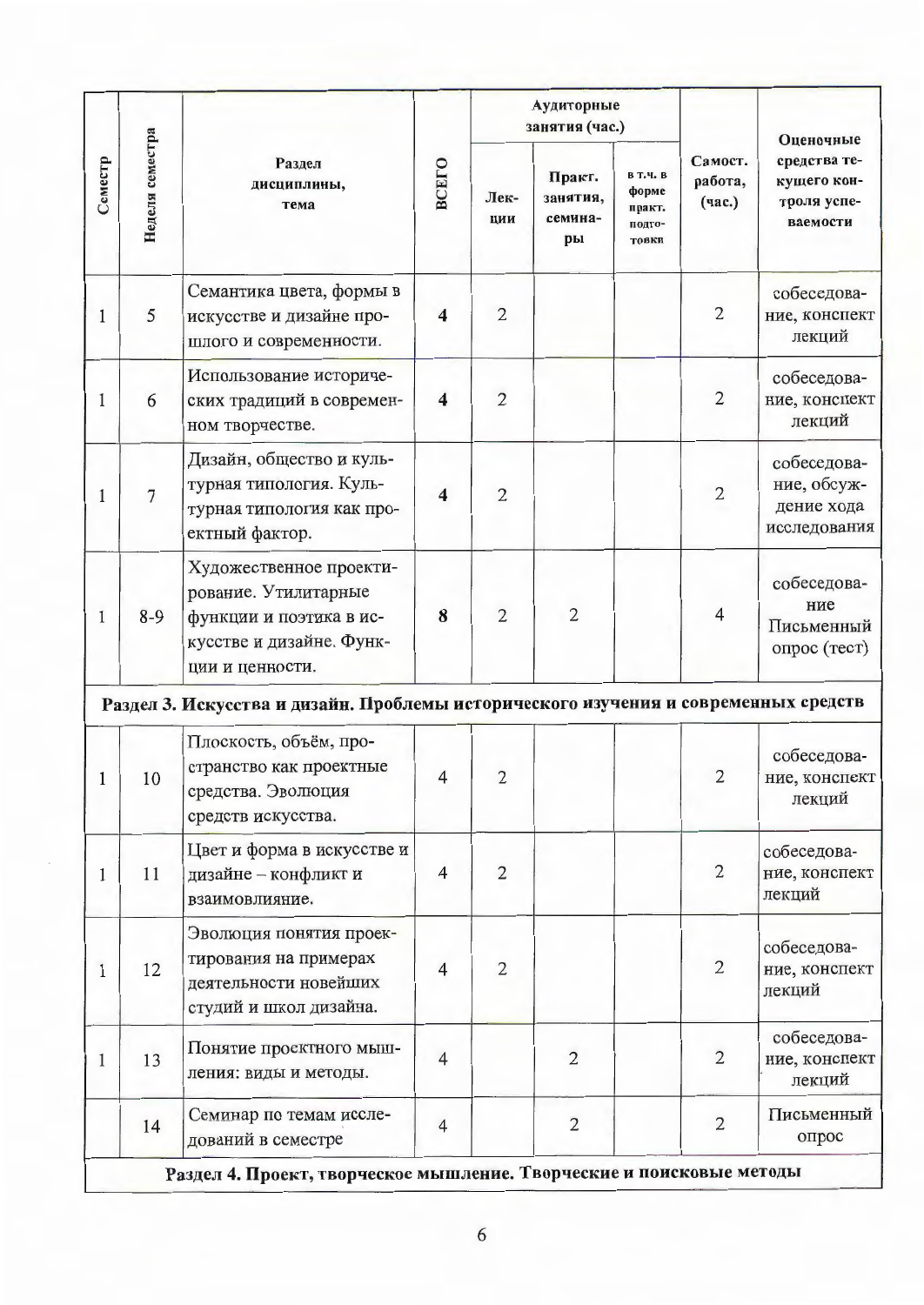|         |                 |                                                                             |                |                | Аудиторные<br>занятия (час.)        |                                                       |                              | Оценочные                                              |
|---------|-----------------|-----------------------------------------------------------------------------|----------------|----------------|-------------------------------------|-------------------------------------------------------|------------------------------|--------------------------------------------------------|
| Семестр | Неделя семестра | Раздел<br>дисциплины,<br>тема                                               | <b>BCETO</b>   | Лек-<br>ЦИИ    | Практ.<br>занятия,<br>семина-<br>pы | <b>В Т.Ч. В</b><br>форме<br>практ.<br>подго-<br>товки | Самост.<br>работа,<br>(час.) | средства те-<br>кущего кон-<br>троля успе-<br>ваемости |
| 1       | 15              | Потребительское общест-<br>во, социальные модели и<br>отечественный дизайн. | $\overline{4}$ | $\overline{2}$ |                                     |                                                       | $\overline{2}$               | собеседова-<br>ние                                     |
| 1       | 16              | Понятие проектного мыш-<br>ления: виды и методы.                            | $\overline{4}$ | $\overline{2}$ |                                     |                                                       | $\overline{2}$               | Рассмотрение<br>концепции<br>исследования              |
| 1       | 17              | Стили и направления со-<br>временного искусства и<br>дизайна.               | $\overline{4}$ | $\overline{2}$ |                                     |                                                       | $\overline{2}$               |                                                        |
| 1       | 18              | Время и пространство в<br>искусствах и дизайне.                             | $\overline{4}$ | $\overline{2}$ |                                     |                                                       | $\overline{2}$               |                                                        |
|         |                 | Подготовка к экзамену                                                       | 36             |                |                                     |                                                       | 36                           |                                                        |
|         |                 | Итого за 1 семестр:                                                         | 108            | 30             | 6                                   |                                                       | 72                           | Экзамен                                                |

#### $3.2.$ Другие виды занятий

Не предусмотрено

#### 3.3. Мероприятия самостоятельной работы и текущего контроля

# 3.3.1 Примерный перечень тем рефератов (эссе, творческих работ)

Методология проектного поиска в избранном направлении проектирования и темой ВКР.

Поэтика стилей и направлений (выборочно) изучаемого профиля дизайна.

Роль искусств в формировании паттернов собственной проектной работы.

Соединение аналоговых и инновационных методов и средств в избранно теме проектирования.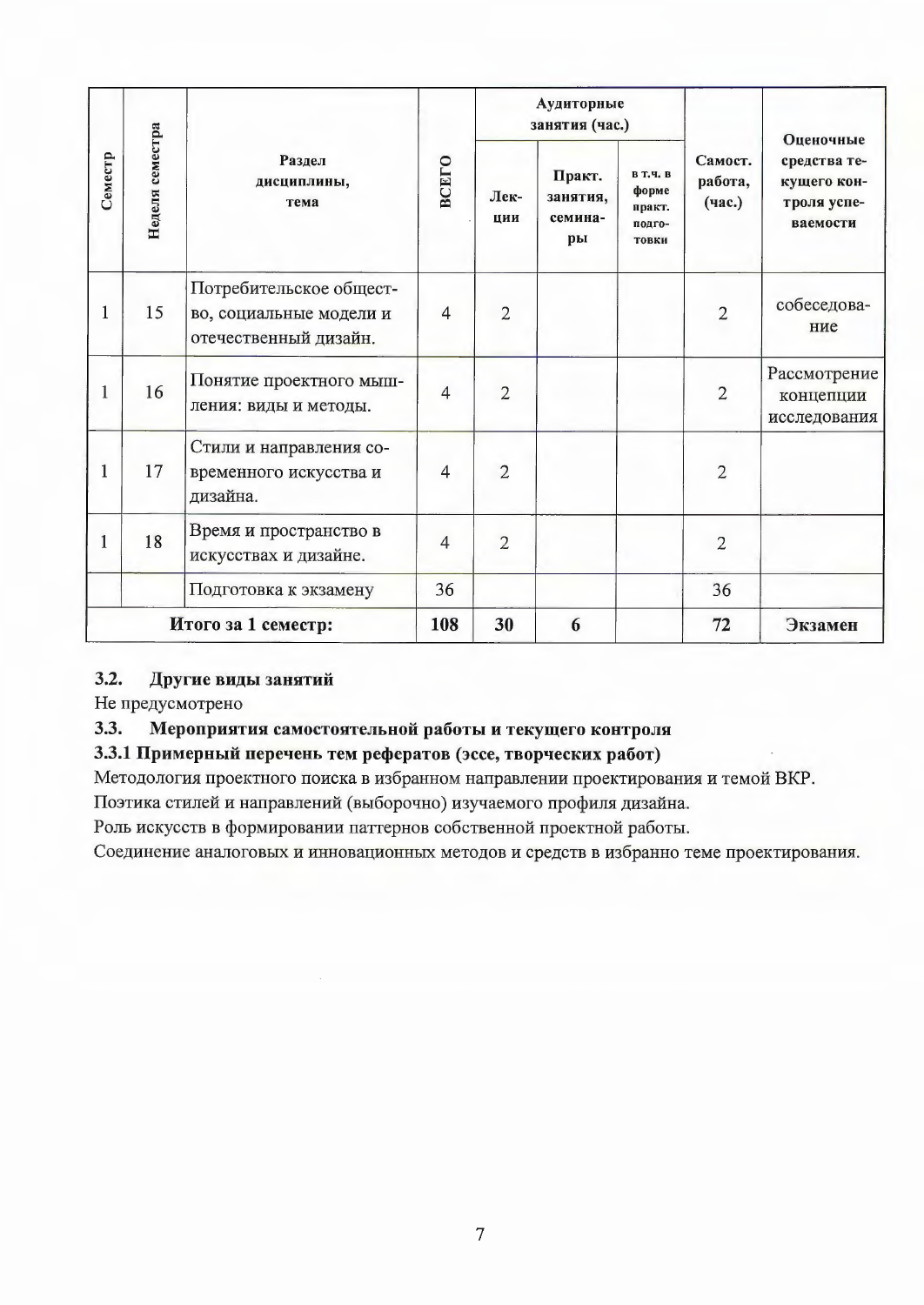#### ПРИМЕНЯЕМЫЕ ТЕХНОЛОГИИ ОБУЧЕНИЯ 4.

### Таблица 5

|                                            |                           |            |                          |           |                  | Активные методы обучения     |                             |                     |           |                                                                                  |                                    | Дистанционные образова-<br>тельные технологии<br>и электронное обучение |                                  |                                    |                                           |
|--------------------------------------------|---------------------------|------------|--------------------------|-----------|------------------|------------------------------|-----------------------------|---------------------|-----------|----------------------------------------------------------------------------------|------------------------------------|-------------------------------------------------------------------------|----------------------------------|------------------------------------|-------------------------------------------|
| Код<br>раздела,<br>темы<br>дисци-<br>плины | Компьютерное тестирование | Кейс-метод | Деловая или ролевая игра | Портфолио | Работа в команде | Метод развивающей кооперации | Балльно-рейтинговая система | Групповая дискуссия | Синектика | Электронные учебные курсы, размещенные в<br>системе электронного обучения Moodle | Виртуальные практикумы и тренажеры | Вебинары и видеоконференции                                             | Асинхронные web-конф. и семинары | Совм. работа и разработка контента | Другие - Исследование поэтики по теме BKP |
| Раздел 1                                   |                           | $^{+}$     |                          |           |                  |                              |                             | $^{+}$              | $^{+}$    |                                                                                  | $^{+}$                             |                                                                         |                                  |                                    | $\ddag$                                   |
| Раздел 2                                   |                           |            |                          |           |                  |                              | $^{+}$                      | $^{+}$              | $^{+}$    |                                                                                  |                                    |                                                                         |                                  |                                    | $^{+}$                                    |
| Раздел 3                                   |                           |            |                          |           |                  |                              | $+$                         |                     | $^{+}$    |                                                                                  | $+$                                |                                                                         |                                  |                                    | $^{+}$                                    |
| Раздел 4                                   |                           |            |                          | $^{+}$    |                  |                              | $\boldsymbol{+}$            |                     |           |                                                                                  | $^{+}$                             |                                                                         |                                  |                                    |                                           |

#### 5. УЧЕБНО-МЕТОДИЧЕСКОЕ И ИНФОРМАЦИОННОЕ ОБЕСПЕЧЕНИЕ ДИСЦИПЛИНЫ

#### $5.1.$ Рекомендуемая литература

### 5.1.1. Основная литература

1. Вёльфлин Г. Основные понятия истории искусств. - Санкт-Петербург : МИФРИЛ, 1994.

2. Воронов, Н. В. Российский дизайн: очерки истории отечественного дизайна / Н. В. Воронов. - Москва: Союз дизайнеров России, 2001. - Т. 1. - 423 с.; - Т. 2. - 382 с.

3. Михайлов С.М. История дизайна. - Москва: Союз дизайнеров России; т. І. - 2000. - 264 с.: ил.; т. II. - 2003. - 392 с.: ил.

### 5.1.2. Дополнительная литература

1. Аронов В. Дизайн в культуре XX века. 1945 - 1990. - Москва: Издатель Д. Аронов, 2013. -406 с.: ил. ISBN 978-5-94056-028-9.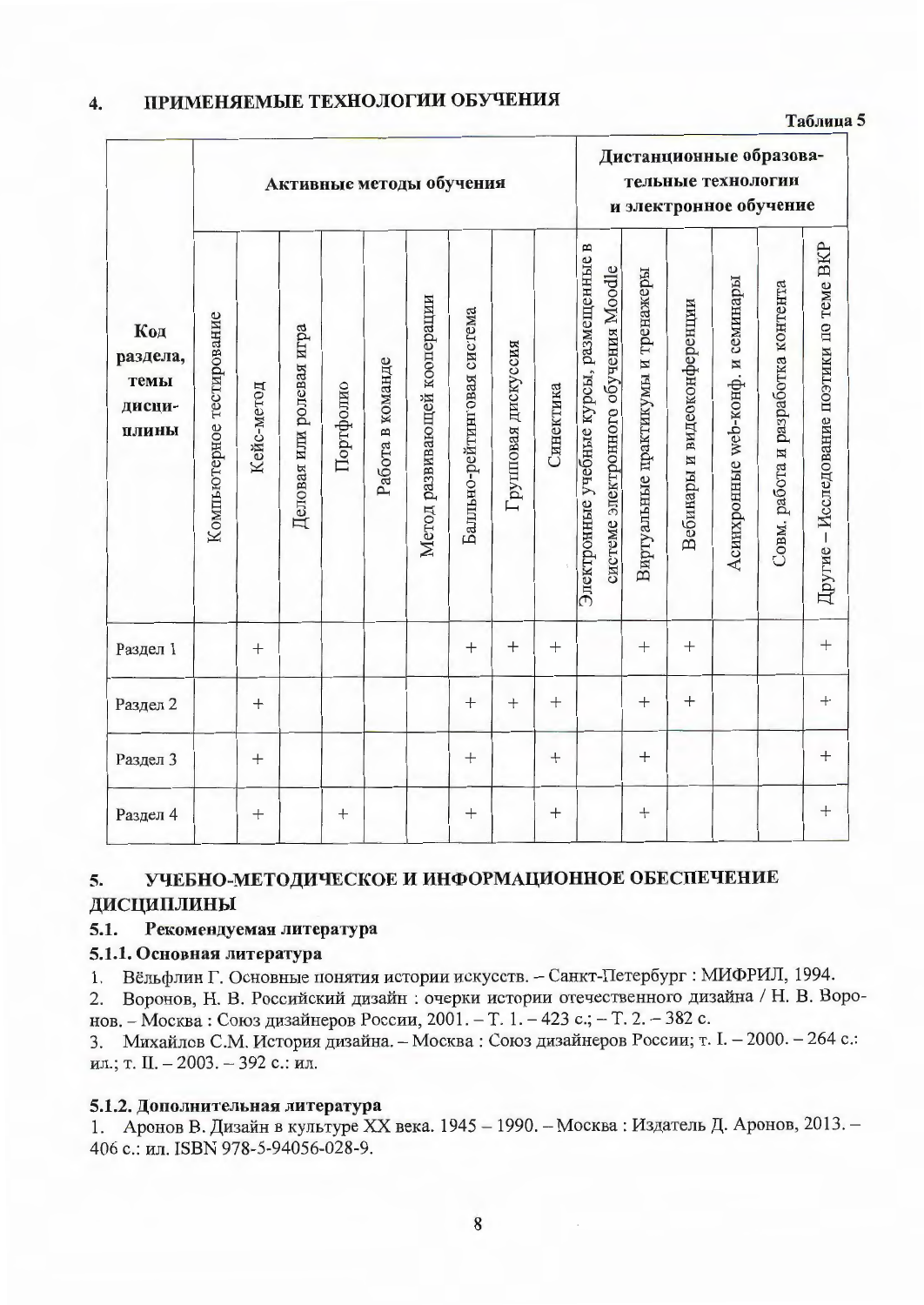Бард А., Зодерквист Я. Метократия: Новая правящая элита и жизнь после капитализма. 2. Санкт-Петербург : Стокгольмская школа экономики в Санкт-Петербурге, 2004. - 252 с. ISBN 5-315-00015-X. URL: https://www.litmir.me/br/?b=2617&p=1

Бестужев-Лада И.В. Альтернативная цивилизация. - Москва: Гуманит. изд. центр ВЛА- $3.$ ДОС, 1998. - 352 с.

4. Браун, Тим. Дизайн-мышление: от разработки новых продуктов до проектирования бизнесмоделей / Тим Браун; пер. с англ. Владимира Хозинского. - 3-е изд. - Москва: Манн, Иванов и Фербер, 2018. - 256 с.

5. Герман М.Ю. Модернизм. Искусство первой половины XX века. – Санкт-Петербург : Азбука-классика, 2003. - 480 с.: ил.: Изд. 2-е. - СПб.: Азбука, Азбука-Аттикус, 2019. - 384 с. : ил. ISBN 978-5-389-10294-1/ URL: https://may.alleng.org/d/art/art531.htm.

6. Глазычев В. Дизайн как он есть. Изд. 2-е, доп. - Москва: Издательство «Европа», 2006. -320 c. ISBN 5-9739-0066-5.

Джекобс, Дж. Смерть и жизнь больших американских городов / пер. с англ. Л. Мотылев, 7. под ред. А. Курилкина. – Москва: Новое издательство, 2019. – 512 с.

8. Дженкс Ч. Новая парадигма в архитектуре // проект international . - 2003. – № 5, с. 98 – 112.

Дженкс Ч. Язык архитектуры постмодернизма / пер. с англ. А.В. Рябушина, М.В. Уваровой; 9. Под ред. А.В. Рябушина, В.Л. Хайта. - Москва: Стройиздат, 1985.

10. Драгунский В. В. Цветовой личностный тест. - Минск: Харвест, 1999. - 448 с. - (Библиотека практической психологии. - ISBN 985-433-497-X.

11. Касьянова К. О русском национальном характере. - Москва: Институт национальной модели экономики, 1994. - 367с. ISBN 5-900520-01-3;

12. Клок К., Голдсмит Д. Конец менеджмента и становление организационной демократии. -Санкт-Петербург: Питер, 2004. - 368 с.: ил. - ISBN 5-94723-592-7. URL:

https://baguzin.ru/wp/kennet-klok-dzhoan-goldsmit-konets-mene/

13. Кричевский В.Г. Марки голландского дизайна // Дизайн на Западе. – Москва: ВНИИТЭ, 1991.

14. Кричевский В.Г. Типографика в терминах и образах. – Москва: Слово, 2000.

15. Лаврентьев А.Н. История дизайна: учебное пособие / А.Н. Лаврентьев. - Москва: Гардарики, 2006. - 303 с.: ил. ISBN 5-8297-0262-2. URL:

http://www.irbis.vegu.ru/repos/8488/Html/index.htm.

16. Мальковская И.А. Знак коммуникации. Дискурсивные матрицы. - Москва: Едиториал YPCC, 2004. - 240 c. ISBN 5-354-00599-X.

17. Нельсон, Дж. Проблемы Дизайна / пер. с англ. Д. Э. Куниной, Д. В. Сильвестрова; под редакцией К. М. Кантора. - Москва: Искусство, 1971. - 207 с.

18. Папанек, В. Дизайн для реального мира / пер. с англ. Г. Северской - Москва: Издатель Д. Аронов, 2004. - 416 с.

19. Рид, Герберт. Краткая история современной живописи / Герберт Рид. – Москва: Ад Маргинем Пресс, 2017. - 360 с.: ил. ISBN 978-5-911103-364-4.

20. Рябушин А.В. Архитекторы рубежа тысячелетий. Книга 1. Лидеры профессии и новые имена. - Москва: Искусство - XXI век, 2010. - 432 с. ISBN 978-5-98051-073-2.

21. Рябушин А.В. Архитекторы рубежа тысячелетий. Книга 2. Поиски и открытия. - Москва: Искусство - XXI век, 2014. - 416 с. ISBN 978-5-98051-117-3.

22. Сидоренко В.Ф.. Эстетика проектного творчества. - Москва: ВНИИТЭ, 2007. - 136 с.

23. Тромпенаарс Ф. и Хэмпден-Тернер Ч. Национально-культурные различия в контексте глобального бизнеса / Ф. Тромпенаарс и Ч. Хэмпден-Тернер // Перс. С англ. Е.П. Самсонов. - Мн.: ООО «Попурри», 2004. - 528 с.: ил. ISBN 985-483-290-2.

24. Хрестоматия по дизайну. - Тюмень: Институт дизайна, 2005. - 1056 с.

 $5.2.$ Учебно-методическое обеспечение для самостоятельной работы

Не используются.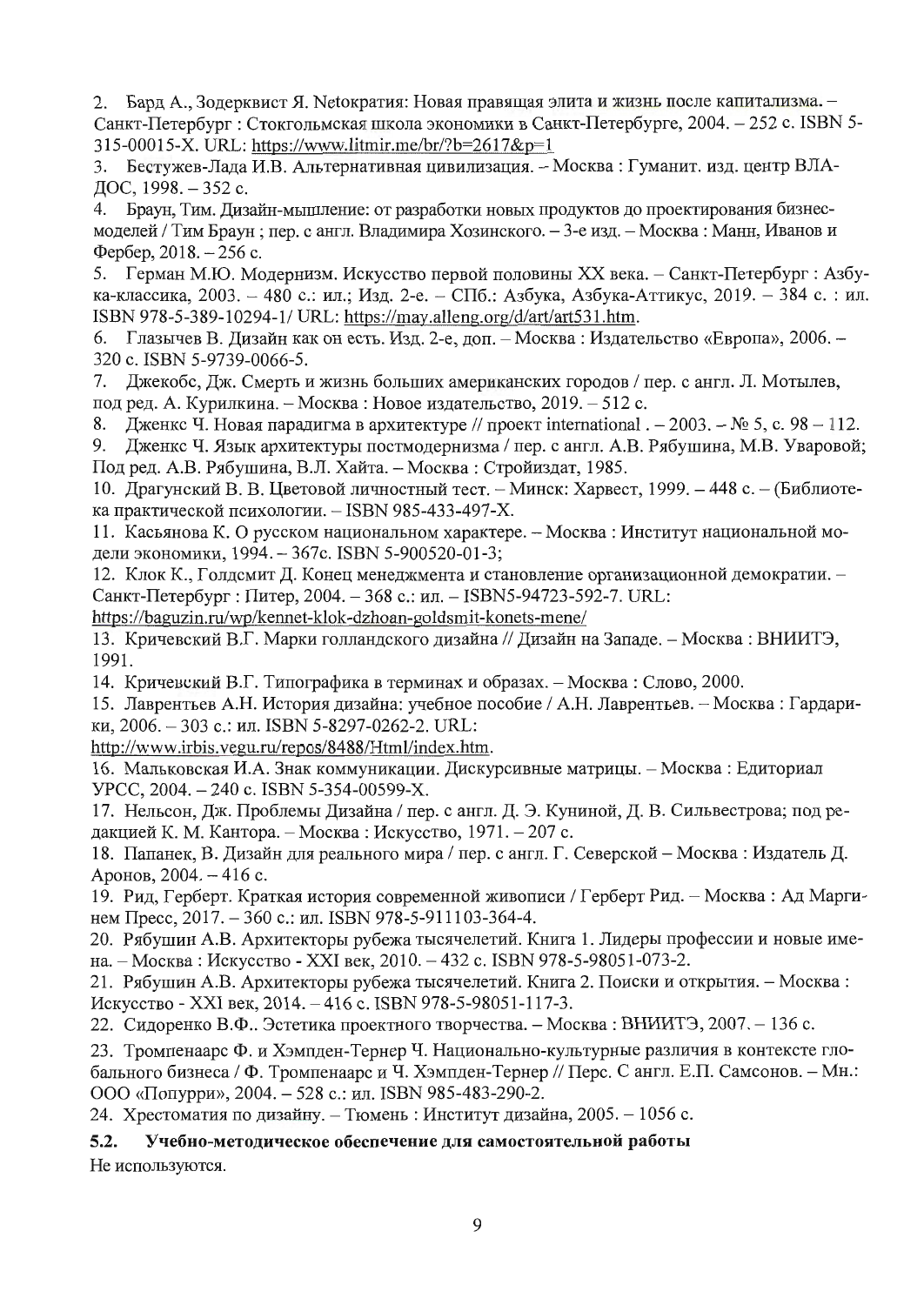#### Перечень информационных технологий, используемых при осуществлении  $5.3.$

# образовательного процесса по дисциплине, включая перечень программного обеспечения и информационных справочных систем

### 5.3.1. Перечень программного обеспечения

Таблица 6

| Название         | Источник               | Доступность для студентов                                       |
|------------------|------------------------|-----------------------------------------------------------------|
| Microsoft Office | Лицензионная программа | Доступно в компьютерном классе<br>$Yp\Gamma AXY$                |
| PryffMe          | Лицензионная программа | Доступно в компьютерном классе<br>УрГАХУ и на личном компьютере |

## 5.3.2. Базы данных и информационные справочные системы

- Университетская библиотека. Режим доступа: http://biblioclub.ru/

- Справочная правовая система «КонсультантПлюс». Режим доступа: http://www.consultant.ru/

- Справочная правовая система «Гарант». Режим доступа: http://garant.ru

- Научная электронная библиотека. Режим доступа: https://elibrary.ru/

- Электронно-библиотечная система «ZNANIUM.COM». Режим доступа:

- Электронная библиотечная система «ЭБС ЮРАЙТ». Режим доступа: http:// znanium.com https://biblio-online.ru/

- Электронно-библиотечная система Издательства Лань (ЭБС). Режим доступа: https://e.lanbook.com/

Реферативная база данных рецензируемой литературы Scopus. Режим доступа: https://www.scopus.com

Политематическая реферативно-библиографическая и наукометрическая (библиометрическая) база данных Web of Science. Режим доступа: http://.webofknowledge.com

## 5.4. Электронные образовательные ресурсы

Информационный ресурс ТРО ООО «Союз Дизайнеров России». Режим доступа: http://artdesign.tyumen.ru.

#### 6. МЕТОДИЧЕСКИЕ УКАЗАНИЯ ДЛЯ ОБУЧАЮЩИХСЯ ПО ОСВОЕНИЮ ДИСЦИПЛИНЫ

## Студент обязан:

1) знать:

график учебного процесса по дисциплине (календарный план аудиторных занятий и план- $\overline{\phantom{0}}$ график самостоятельной работы);

порядок формирования итоговой оценки по дисциплине;

(преподаватель на первом занятии по дисциплине знакомит студентов с перечисленными организационно-методическими материалами);

2) посещать все виды аудиторных занятий (преподаватель контролирует посещение всех видов занятий). вести самостоятельную работу  $\Pi$ <sup>O</sup> дисциплине. используя литературу. рекомендованную в рабочей программе дисциплины и преподавателем (преподаватель передает список рекомендуемой литературы студентам);

3) готовиться и активно участвовать в аудиторных занятиях, используя рекомендованную литературу и методические материалы;

4) своевременно и качественно выполнять все виды аудиторных и самостоятельных работ, предусмотренных графиком учебного процесса по дисциплине (преподаватель ведет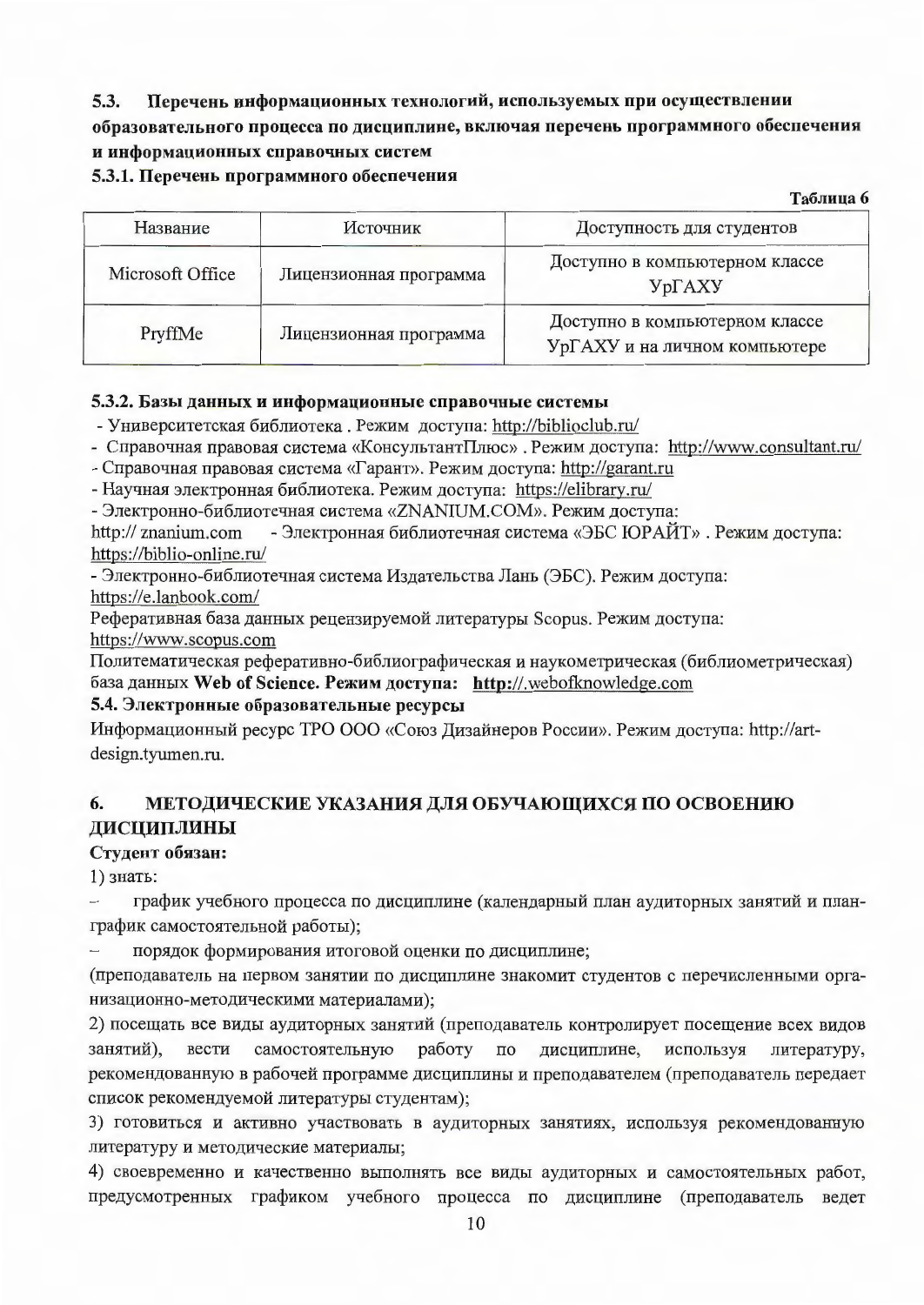непрерывный мониторинг учебной деятельности студентов);

5) в случае возникновения задолженностей по текущим работам своевременно до окончания семестра устранить их, выполняя недостающие или исправляя не зачтенные работы, предусмотренные графиком учебного процесса (преподаватель на основе данных мониторинга учебной деятельности своевременно предупреждает студентов о возникших задолженностях и необходимости их устранения).

#### 7. МАТЕРИАЛЬНО-ТЕХНИЧЕСКОЕ ОБЕСПЕЧЕНИЕ ДИСЦИПЛИНЫ

Для проведения занятий используется аудитория с учебной мебелью (столы, стулья), соответствующая количеству студентов и позволяющая осуществлять практические занятия под руководством преподавателя, а также компьютеры с доступом к сети интернет и обеспечением доступа в электронную информационно-образовательную среду Университета.

#### 8. ФОНД ОЦЕНОЧНЫХ СРЕДСТВ ДЛЯ ПРОВЕДЕНИЯ ПРОМЕЖУТОЧНОЙ **АТТЕСТАЦИИ**

Фонд оценочных средств предназначен для оценки:

1) Соответствия фактически достигнутых каждым студентом результатов изучения дисциплины результатам, запланированным в формате дескрипторов «знать, уметь, иметь навыки» (п.1.4) и получения интегрированной оценки по дисциплине;

2) Уровня формирования элементов компетенций, соответствующих этапу изучения дисциплины.

### КРИТЕРИИ ОЦЕНИВАНИЯ РЕЗУЛЬТАТОВ КОНТРОЛЬНО-ОЦЕНОЧНЫХ 8.1. МЕРОПРИЯТИЙ ТЕКУЩЕЙ И ПРОМЕЖУТОЧНОЙ АТТЕСТАЦИИ ПО ДИСЦИПЛИ-**HE**

8.1.1. Уровень формирования элементов компетенций, соответствующих этапу изучения дисциплины, оценивается с использованием следующих критериев и шкалы оценок\*

| Критерии             |            | Шкала оценок                              |
|----------------------|------------|-------------------------------------------|
| Оценка по дисциплине |            | Уровень освоения элементов<br>компетенций |
| Отлично              |            | Высокий                                   |
| Хорошо               | Зачтено    | Повышенный                                |
| Удовлетворительно    |            | Пороговый                                 |
| Неудовлетворительно  | Не зачтено | Элементы не освоены                       |

\*) Описание критериев см. Приложение 1.

8.1.2. Промежуточная аттестация по дисциплине представляет собой комплексную оценку, выполнения **BCCX** запланированных контрольно-оценочных определяемую уровнем мероприятий (КОМ). Используемый набор КОМ имеет следующую характеристику: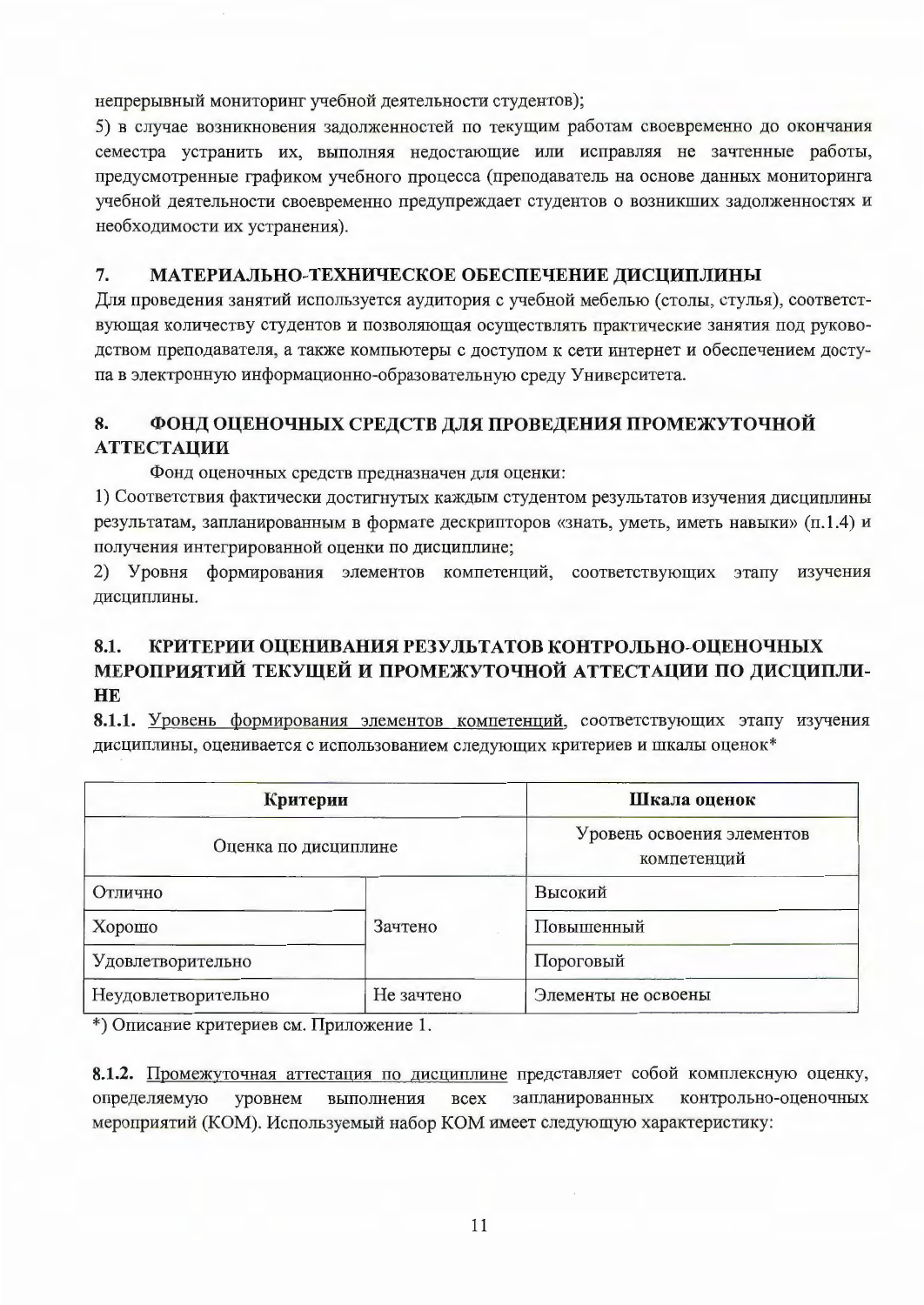Таблица 7

| $N_2$<br>$\Pi/\Pi$ | Состав КОМ<br>Форма КОМ       |                                                         |  |  |
|--------------------|-------------------------------|---------------------------------------------------------|--|--|
|                    | 1 CEMECTP                     |                                                         |  |  |
| 1.                 | Посещение аудиторных занятий  |                                                         |  |  |
| 2.                 | Участие в семинарах           | Письменный опрос по<br>темам исследования,<br>Tect      |  |  |
| 3.                 | Выполнение аудиторных заданий | Конспект лекций.<br>Исследование по из-<br>бранной теме |  |  |
| 4.                 | Экзамен                       | 20 вопросов                                             |  |  |

Характеристика состава заданий КОМ приведена в разделе 8.3.

8.1.3. Оценка знаний, умений и навыков, продемонстрированных студентами при выполнении отдельных контрольно-оценочных мероприятий и оценочных заданий, входящих в их состав, осуществляется с применением следующей шкалы оценок и критериев:

| Уровни оценки дос-<br>тижений студента<br>(оценки)     | Критерии<br>для определения уровня достижений                                                      | Шкала оценок                |  |
|--------------------------------------------------------|----------------------------------------------------------------------------------------------------|-----------------------------|--|
|                                                        | Выполненное оценочное задание:                                                                     |                             |  |
| Высокий (B)                                            | соответствует требованиям*, замечаний нет                                                          | Отлично (5)                 |  |
| Средний (С)                                            | соответствует требованиям*, имеются заме-<br>чания, которые не требуют обязательного<br>устранения | Хорошо $(4)$                |  |
| Пороговый (П)                                          | не в полной мере соответствует требовани-<br>ям*, есть замечания                                   | Удовлетворительно<br>(3)    |  |
| Недостаточный (H)                                      | не соответствует требованиям*, имеет суще-<br>ственные ошибки, требующие исправления               | Неудовлетворитель-<br>HO(2) |  |
| $Her$ результата $(O)$<br>не выполнено или отсутствует |                                                                                                    | Оценка<br>не выставляется   |  |

\*) Требования и уровень достижений студентов (соответствие требованиям) по каждому контрольно-оценочному мероприятию определяется с учетом критериев, приведенных в Приложении 1.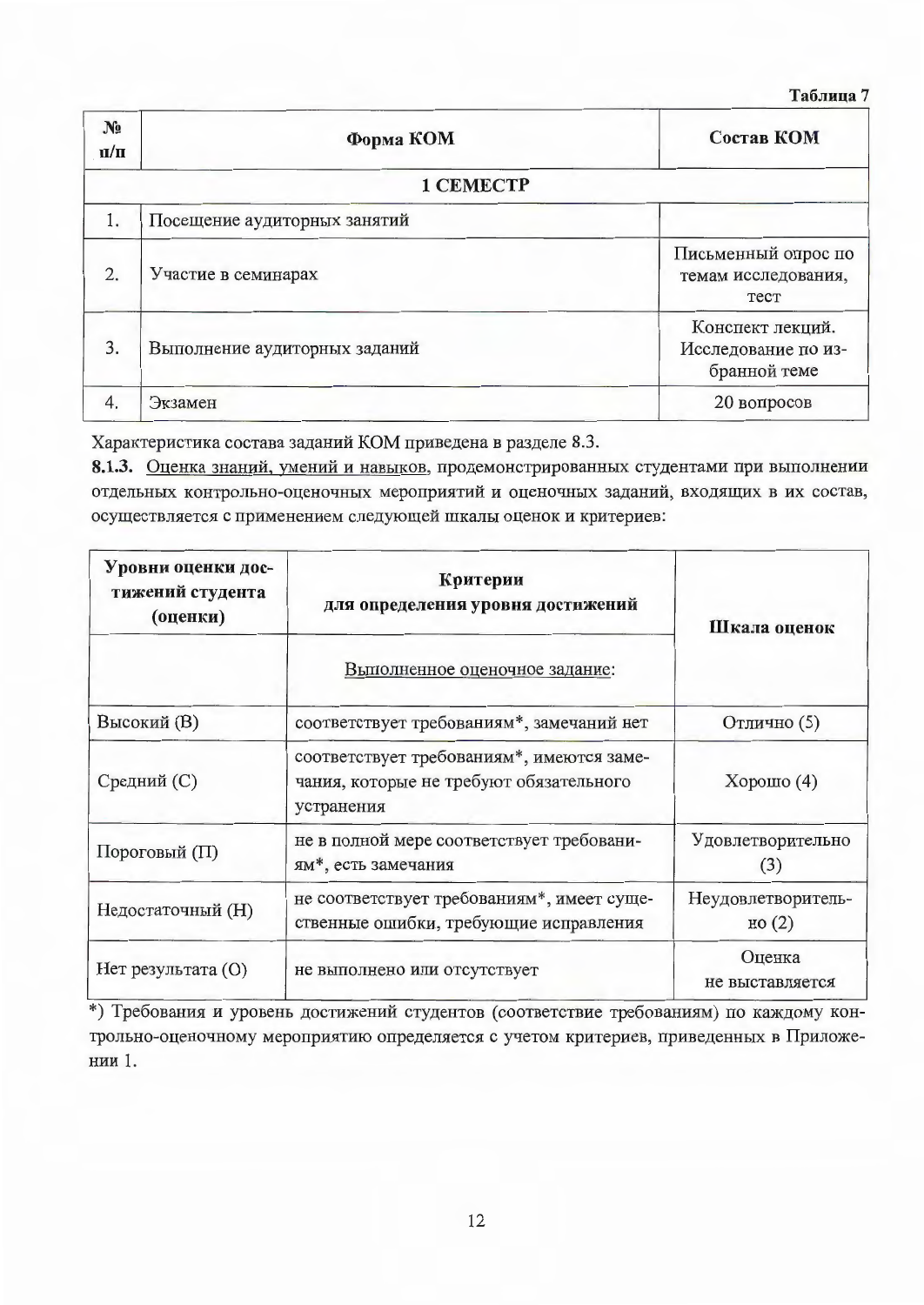#### ПРОМЕЖУТОЧНОЙ **КРИТЕРИИ ОЦЕНИВАНИЯ РЕЗУЛЬТАТОВ**  $8.2.$ **АТТЕСТАЦИИ**

## ПРИ ИСПОЛЬЗОВАНИИ НЕЗАВИСИМОГО ТЕСТОВОГО КОНТРОЛЯ

При проведении независимого тестового контроля как формы текущей аттестации применяется методика оценивания результатов, предлагаемая разработчиками тестов.

# 8.3. ОЦЕНОЧНЫЕ СРЕДСТВА ДЛЯ ПРОВЕДЕНИЯ ТЕКУЩЕЙ И ПРОМЕЖУТОЧНОЙ **АТТЕСТАЦИИ**

## 8.3.1. Перечень оценочных аудиторных заданий по Разделу 1

1. Контрольный опрос по изученному материалу.

## 8.3.2. Перечень оценочных аудиторных заданий по Разделу 2

1. Письменный опрос по изученному материалу.

## 8.3.3. Перечень оценочных аудиторных заданий по Разделу 3

1. Письменный опрос по изученному материалу.

## 8.3.4. Перечень оценочных заданий по Разделу 4

1. Предварительная оценка хода самостоятельного исследования

2. Обсуждение и защита исследования по избранной теме.

## 8.3.5. Перечень вопросов к экзамену:

- 1. Современные концепции культур. Третья культура Б. Арчера.
- 2. Методы культур.
- 3. Предмет науки, гуманитарной культуры, Дизайна.
- 4. Ценности культур.
- 5. Произведения искусства как текст: символика и семантика.
- 6. Утилитарные особенности искусств и дизайна и художественная ценность.
- 7. Средства поэтики графического (коммуникативного) дизайна.
- 8. Средства поэтики промышленного дизайна.
- 9. Культурная и национальная идентификация в современном дизайне.
- 10. Средства поэтики в дизайне одежды.
- 11. Средства поэтики в дизайне среды, интерьере.
- 12. Как читать дизайнерские тексты.
- 13. Художественное проектирование: методы Сенежа.
- 14. Искусство и арт-дизайн. Студия Олафура Элиассона
- 15. Определения дизайна.
- 16. Образы и функции искусства и дизайна.
- 17. Дизайн как философия.
- 18. Современные многопрофильные проектные студии особенности организации.
- 19. Методы проектного поиска.
- 20. Дизайн и культурная составляющая.

## Критерии экзаменационной оценки

## Оценка «отлично»

систематизированные, глубокие и полные знания по всем разделам дисциплины, а также по  $$ основным вопросам, выходящим за пределы учебной программы;

- точное использование профессиональной терминологии;
- систематически и логически правильное изложение ответа на вопросы;  $\overline{\phantom{0}}$

способность самостоятельно и творчески использовать изученный материал в проектной деятельности, обосновывать его использование;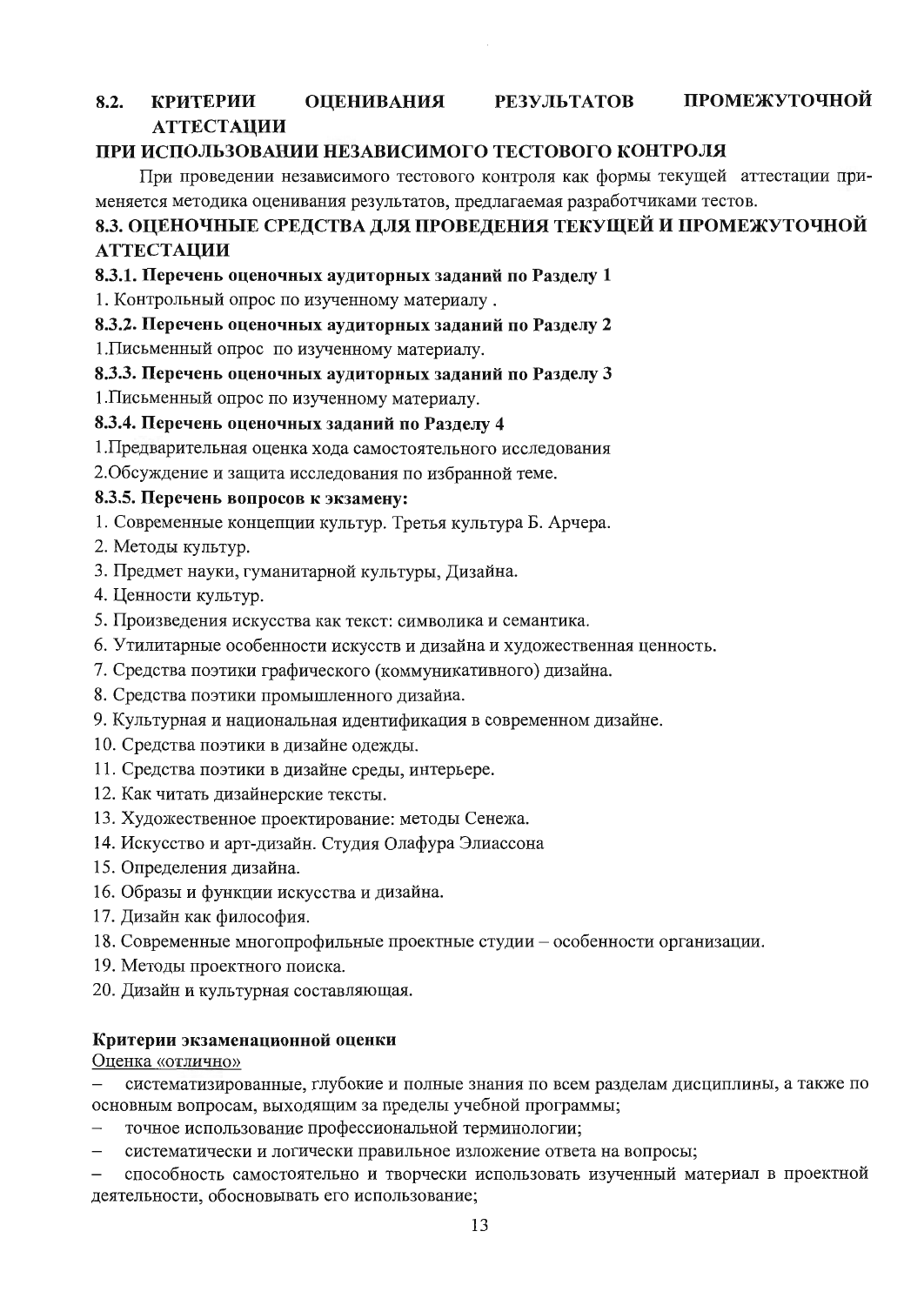усвоение основной и дополнительной литературы, рекомендованной учебной программой по дисциплине;

умение ориентироваться в теориях, концепциях и направлениях дисциплины и давать им  $$ аналитическую оценку;

высокая культура исследований и репрезентации материала;

безупречная сформированность заявленных в рабочей программе компетенций.

Оценка «хорошо»

- полные и систематизированные знания по дисциплине;

понимание основных теорий, концепций и направлений в искусства и дизайна;  $\overline{\phantom{a}}$ 

 $$ умение аналитически подавать материал;

 $\overline{\phantom{a}}$ использование научной терминологии, логичные ответы на вопросы, умение обосновывать выводы:

владение инструментарием по дисциплине, умение его использовать в постановке и  $$ решении научных и профессиональных задач;

усвоение основной и дополнительной литературы, рекомендованной учебной программой по дисциплине;

- хороший уровень культуры изложения материала;

есть неточности в понимании явлений искусств и дизайна, в уровне сформированности  $\overline{\phantom{0}}$ заявленных в рабочей программе компетенций.

### Оценка «удовлетворительно»

достаточный минимальный объем знаний по дисциплине;  $\,$ 

усвоение основной литературы, рекомендованной учебной программой;

умение ориентироваться в основных теориях, концепциях и направлениях по дисциплине и давать им оценку;

использование научной терминологии, стилистическое и логическое изложение ответа на  $\overline{\phantom{0}}$ вопросы, умение делать выводы без существенных ошибок;

владение инструментарием учебной дисциплины, умение его использовать в решении  $\overline{\phantom{m}}$ типовых задач;

 $\overline{\phantom{0}}$ умение под руководством преподавателя решать стандартные задачи;

работа под руководством преподавателя на семинарских занятиях, допустимый уровень  $\overline{\phantom{a}}$ культуры репрезентации;

достаточный минимальный уровень сформированности заявленных в рабочей программе компетенций.

Оценка «неудовлетворительно»

- фрагментарные знания по дисциплине;  $\overline{\phantom{a}}$
- грубые ошибки, пробелы выполнения исследования и письменных работ;  $-$
- знание отдельных источников, рекомендованных учебной программой по дисциплине;
- неумение использовать научную терминологию;  $-$
- наличие грубых ошибок;
- низкий уровень культуры репрезентации знаний;
- низкий уровень сформированности заявленных в рабочей программе компетенций.  $\,$

### Критерии контрольной оценки:

«Отлично»

систематизированные, глубокие и полные знания по всем разделам дисциплины, а также по  $\,$ основным вопросам, входящим в пределы учебной программы;

правильное использование терминологии, грамотное и логически правильное изложение  $\overline{\phantom{a}}$ ответа на вопросы;

безупречное владение инструментарием учебной дисциплины, умение его использовать в постановке научных и практических задач;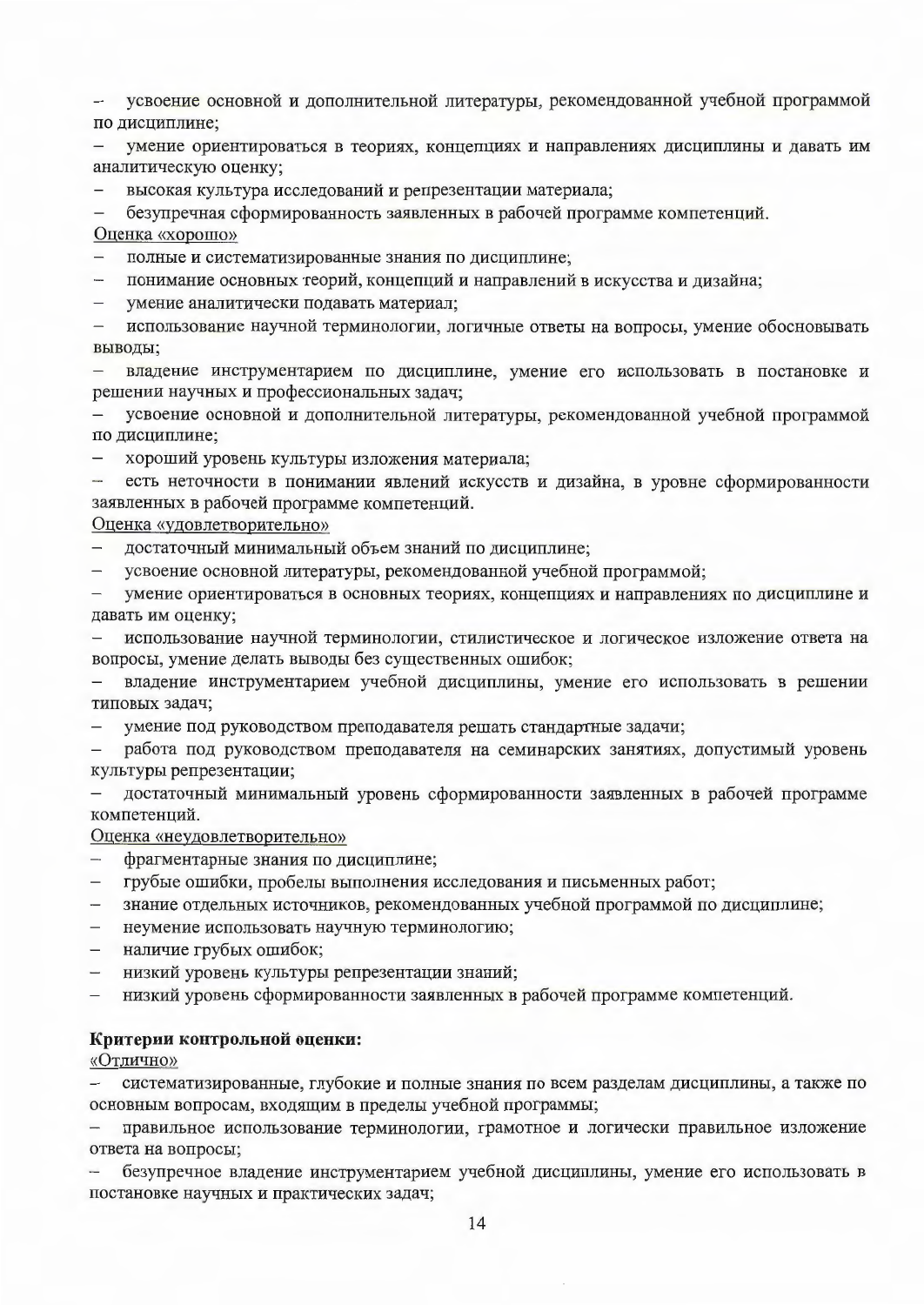- выраженная способность самостоятельно и творчески решать сложные проблемы и нестандартные ситуации;

- полное и глубокое усвоение основной и дополнительной литературы, рекомендованной учебной программой по дисциплине;

умение ориентироваться в теориях, концепциях и направлениях дисциплины и давать им аналитическую оценку, используя данные других дисциплин;

творческая самостоятельная работа на семинарских занятиях и интерактивных лекциях, высокий уровень культуры исполнения заданий;

высокий уровень сформированности заявленных в рабочей программе компетенций. Оценка «хорошо»

- полные и систематизированные знания по дисциплине;

понимание основных теорий, концепций и направлений в искусства и дизайна;  $\,$ 

умение аналитически подавать материал;  $\overline{\phantom{a}}$ 

 $\overline{\phantom{a}}$ использование научной терминологии, логичные ответы на вопросы, умение обосновывать выводы:

 $$ владение инструментарием по дисциплине, умение его использовать в постановке и решении научных и профессиональных задач;

усвоение основной и дополнительной литературы, рекомендованной учебной программой по дисциплине;

хороший уровень культуры изложения материала;  $\overline{\phantom{a}}$ 

есть неточности в понимании материала дисциплины, в уровне сформированности заявленных в рабочей программе компетенций.

Оценка «удовлетворительно»

- достаточный минимальный объем знаний по дисциплине;

 $\frac{1}{2}$ усвоение основной литературы, рекомендованной учебной программой;

- умение ориентироваться в основных теориях, концепциях и направлениях по дисциплине и давать им оценку;

использование научной терминологии, стилистическое и логическое изложение ответа на  $\overline{\phantom{a}}$ вопросы, умение делать выводы без существенных ошибок;

владение инструментарием учебной дисциплины, умение его использовать в решении типовых задач;

умение под руководством преподавателя решать стандартные задачи;  $\overline{\phantom{m}}$ 

работа под руководством преподавателя на семинарских занятиях, допустимый уровень культуры репрезентации;

достаточный минимальный уровень сформированности заявленных в рабочей программе  $\,$ компетенций.

«Неудовлетворительно»

- фрагментарные знания по дисциплине;
- неумение использовать научную терминологию;  $-$
- наличие грубых ошибок;
- низкий уровень культуры мышления, логики заданий; бессистемное изложение материала;
- низкий уровень сформированности заявленных в рабочей программе компетенций.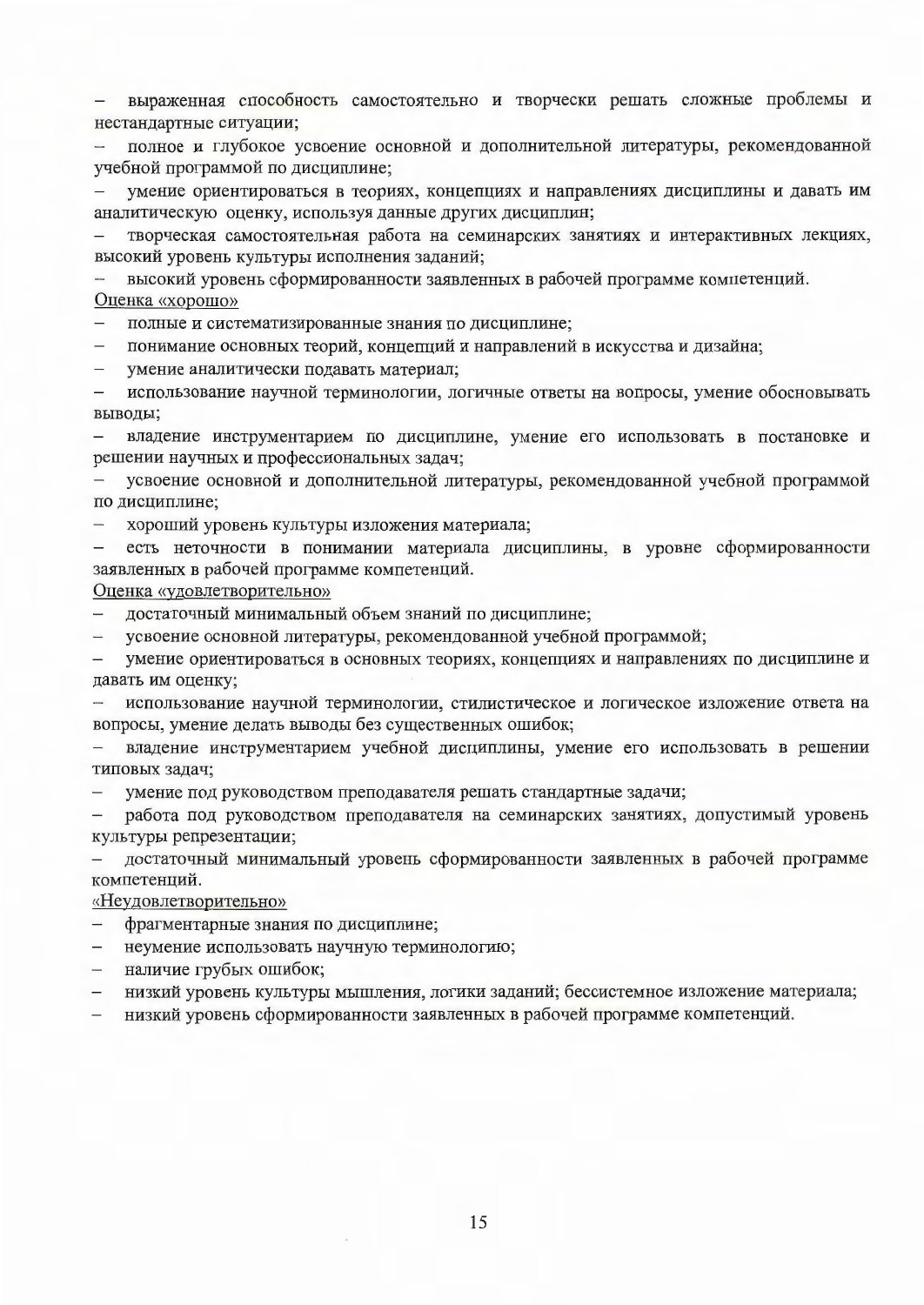| Рабочая программа дисциплины составлена авторами: |                         |                                              |              |               |         |  |  |
|---------------------------------------------------|-------------------------|----------------------------------------------|--------------|---------------|---------|--|--|
| $N_2$<br>$\Pi/\Pi$                                | Кафедра                 | Учёная<br>степень,<br>учёное звание          | Должность    | ФИО           | Подпись |  |  |
| 1.                                                | Графического<br>дизайна | Кандидат искус-<br>ствоведения,<br>профессор | Профессор    | Г.В. Вершинин |         |  |  |
|                                                   |                         | Рабочая программа дисциплины согласована:    |              |               |         |  |  |
| Директор библиотеки УрГАХУ                        |                         |                                              | Н.В. Нохрина |               |         |  |  |
| Директор Института дизайна                        |                         |                                              |              | И.С. Зубова   |         |  |  |